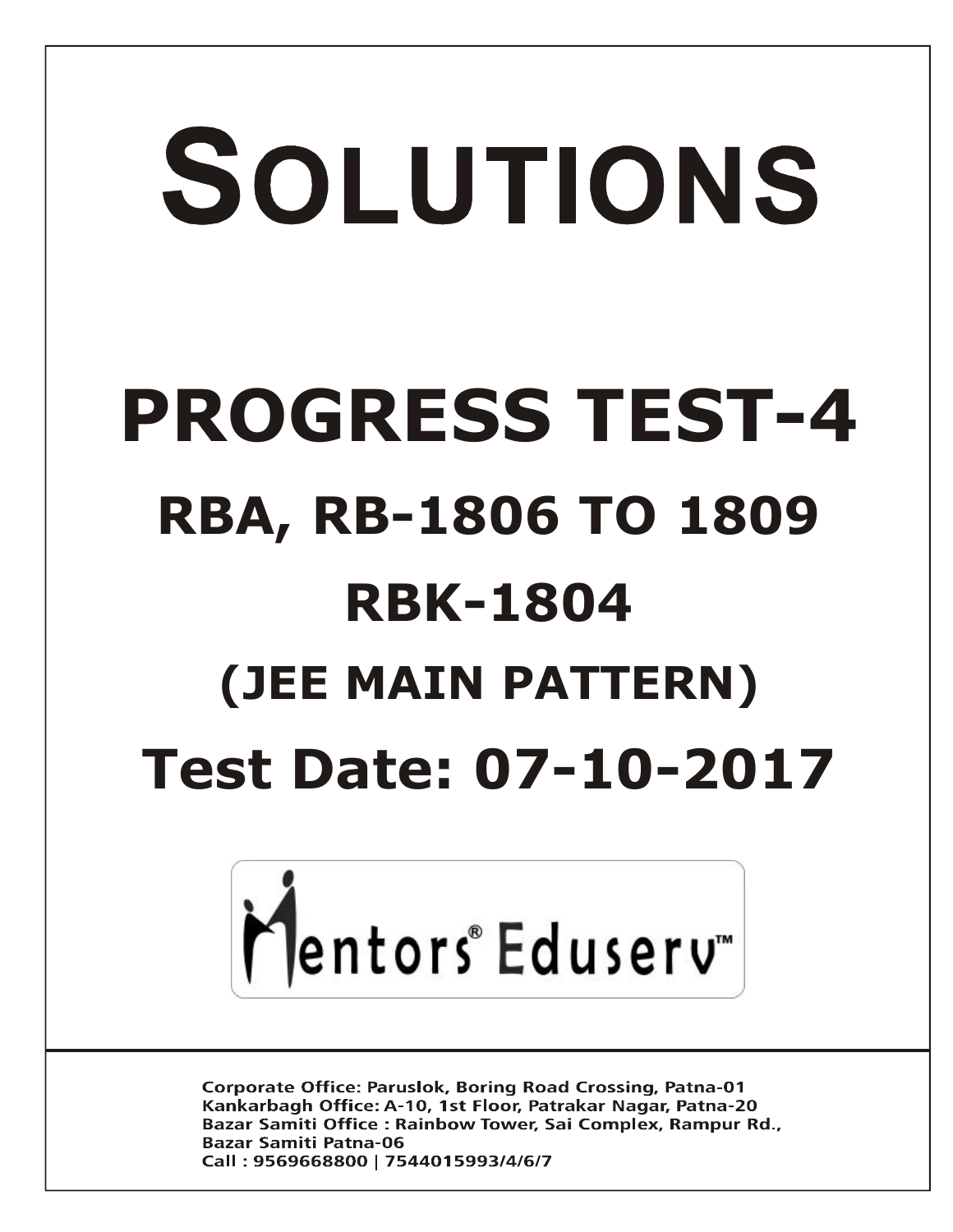

Mentors<sup>e</sup> Eduserv<sup>®</sup>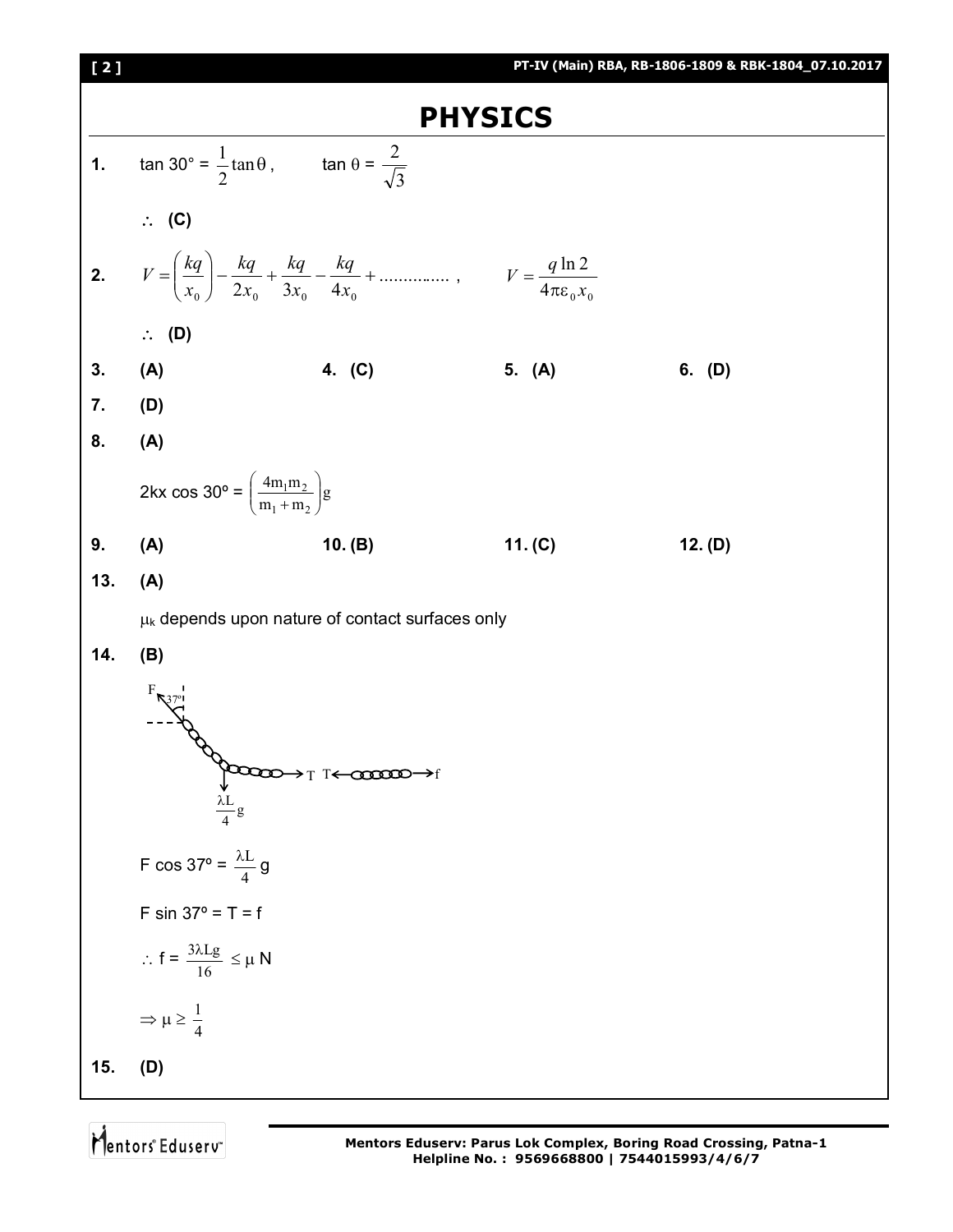**16.** Time taken for the particle to reach the highest point is  $\frac{t_1 + t_2}{2}$ 2  $+\frac{t_2}{2}$ .

> Therefore, initial vertical velocity of the particle is:  $u = g \left( \frac{t_1 + t_2}{2} \right)$ 2  $= g\left(\frac{t_1 + t_2}{2}\right)$

Therefore, height of *B* from the ground is

$$
h=ut_1-\frac{1}{2}gt_1^2=g\left(\frac{t_1+t_2}{2}\right)t_1-\frac{1}{2}gt_1^2 \hspace{1cm}\text{or}\hspace{0.2cm}h=\frac{1}{2}gt_1t_2
$$

**(D)**

- **17.** Acceleration is positive through out the motion.
	- $\therefore$  (C)
- **18. (A)**
- **19. (D)**
- **20.** Since incident ray retraces its path it must strike the plane mirror perpendicularly.

From Snell's law sin  $i = \mu_1 \sin r_1$ 

and 
$$
\mu_1 \sin r_2 = \mu_2 \sin 45^\circ \Rightarrow \mu_1 \sin r_2 = \frac{\mu_2}{\sqrt{2}}
$$

$$
\Rightarrow r_2 = \sin^{-1}\left(\frac{\mu_2}{\sqrt{2}\mu_1}\right)
$$

Also,  $r_1 + r_2 =$ 4  $\pi$ 

$$
\therefore r_1 = \frac{\pi}{4} - \sin^{-1}\left(\frac{\mu_2}{\sqrt{2}\mu_1}\right)
$$

$$
\therefore i = \sin^{-1} \left[ \mu_1 \sin \left( \frac{\pi}{4} - \sin^{-1} \frac{\mu_2}{\sqrt{2} \mu_1} \right) \right]
$$
  

$$
\therefore \quad \textbf{(B)}
$$

$$
21. (B)
$$



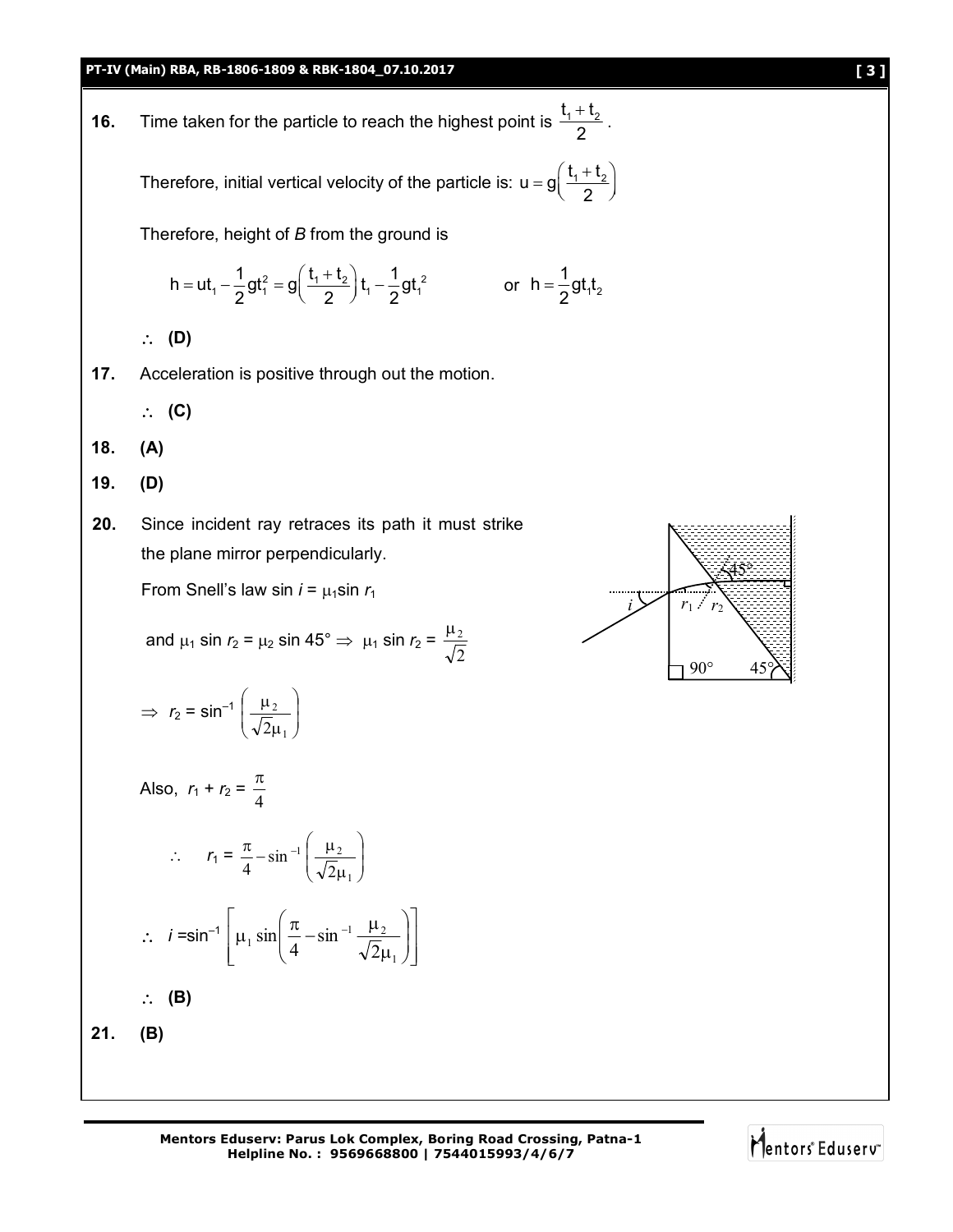# **[ 4 ] PT-IV (Main) RBA, RB-1806-1809 & RBK-1804\_07.10.2017**

22. In A OAB, OA = R mm  
\n
$$
\therefore OB = (R-3) \text{ mm and AB} = 30 \text{ mm}
$$
\n
$$
OA^2 = OB^2 + AB^2
$$
\n
$$
R^2 = (R-3)^2 + (30)^2 \Rightarrow R^2 = R^2 + 9 - 6R + 900
$$
\n
$$
\Rightarrow R = \frac{909}{6} = 151.5 \text{ mm} \approx 15 \text{ cm.}
$$
\n
$$
\therefore (A)
$$
\n23.  $\mu \sin 45 = 1 \sin 0 \Rightarrow 0 = \sin^{-1}(\frac{\mu}{\sqrt{2}})$ \n
$$
\frac{d\theta}{dt} = \frac{1}{\sqrt{1-\frac{\mu^2}{2}}} \times \frac{1}{\sqrt{2}} (\frac{d\mu}{dt}) = 2 \text{ rad/sec.}
$$
\n
$$
\therefore (B)
$$
\n24.  $m = \frac{v_0}{u_0} \left(1 + \frac{D}{f_c}\right) = m_0 \left(1 + \frac{D}{f_c}\right)$ \n
$$
\Rightarrow 30 = m_0 \left(1 + \frac{25}{5}\right) = m_0 \times 6
$$
\n
$$
\Rightarrow m_0 = 5
$$
\n
$$
\therefore (B)
$$
\n25. (A)  
\nApplying Snell's law between the points O and P, we have  
\n
$$
2 \times \sin 60^\circ = (\sin 90^\circ) \times \frac{2}{(1 + H^2)}, \qquad 2 \times \frac{\sqrt{3}}{2} = 1 \times \frac{2}{(1 + H^2)}
$$
\n
$$
\left(1 + H^2\right) = \frac{2}{\sqrt{3}}, \qquad H = \sqrt{\frac{2}{(\sqrt{3}} - 1)}
$$
\n26.  $\Delta x = (\mu_1 - \mu_2) t$ \n
$$
I_P = 2I_0 \left[1 + \cos\left(\frac{2\pi}{\lambda}\right)(\mu_1 - \mu_2) t\right]
$$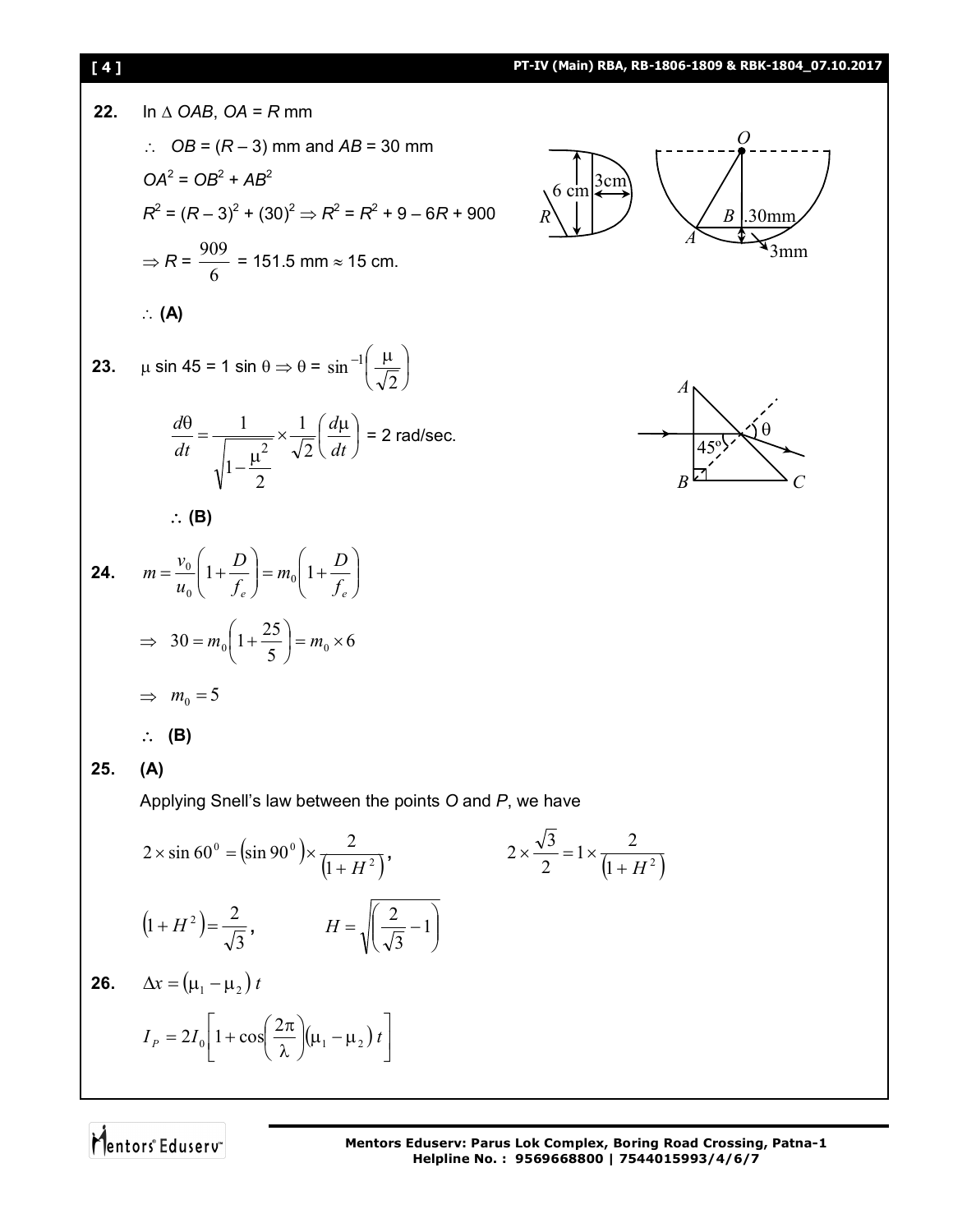$$
=4I_0 \cos^2 \frac{\pi}{\lambda} (\mu_1 - \mu_2) t
$$

**(A)**

**27.** When the object is placed at the focus of the lens, the refracted rays will be incident normally on the silvered surface. So, they will retrace their path.

> Hence, the image will be formed at the location of the object. In this way, the combination behaves as a concave mirror of radius of curvature (*R*) = 20 cm

$$
\therefore f = \frac{R}{2} = 10 \text{ cm}
$$

**(D)**

**28.**  $\delta = \frac{\mu_2}{2} - 1 \left[ A = \frac{1.5}{5.6} - 1 \right] \times 4^0 = 0.8^0$ 1  $\frac{2}{2} - 1$   $|A = \frac{1.5}{5} - 1| \times 4^0 = 0.8$ 5 / 4  $1\left[ A = \left( \frac{1.5}{5/4} - 1 \right) \times 4^0 \right]$  $\bigg)$  $\left(\frac{1.5}{5/4}-1\right)$  $\setminus$  $A = \frac{1.5}{5/4}$  $\bigg)$  $\setminus$  $\overline{\phantom{a}}$  $\setminus$ ſ  $\overline{a}$  $\mu$ μ  $\delta = \frac{\mu_2}{4} - 1$   $|A = \frac{1.5}{5.44} - 1| \times 4^0 = 0.8^0$  downward

**(B)**

**29.** At maximum depth the ray graze the surface (i.e. the angle made by the ray with normal will become 90 $^{\rm o}$ )

Applying Snell's law  $1\times\sin 45^\mathrm{o}=\mid \sqrt{2-\frac{1}{\sqrt{2}}}\,x\mid \sin 90^\mathrm{o}$ 2  $1 \times \sin 45^\circ = \left(\sqrt{2} - \frac{1}{\sqrt{2}}x\right)$  $\bigg)$  $\left(\sqrt{2}-\frac{1}{\sqrt{2}}x\right)$  $\setminus$  $\times$  sin 45<sup>0</sup> =  $\sqrt{2} - \frac{1}{\sqrt{2}}x$ 

$$
\Rightarrow \sqrt{2} - \frac{1}{\sqrt{2}} x = \frac{1}{\sqrt{2}} \text{ or } x = 1 \text{ m}
$$

**(D)**

**30.** Since consecutive prisms are kept in inverted position w.r.t. each other, they would (a pair of prisms) cancel each others deviations. So if even number of prisms are there deviation would be zero and if odd number of prisms are there it would be  $\delta$ .

**(B)**



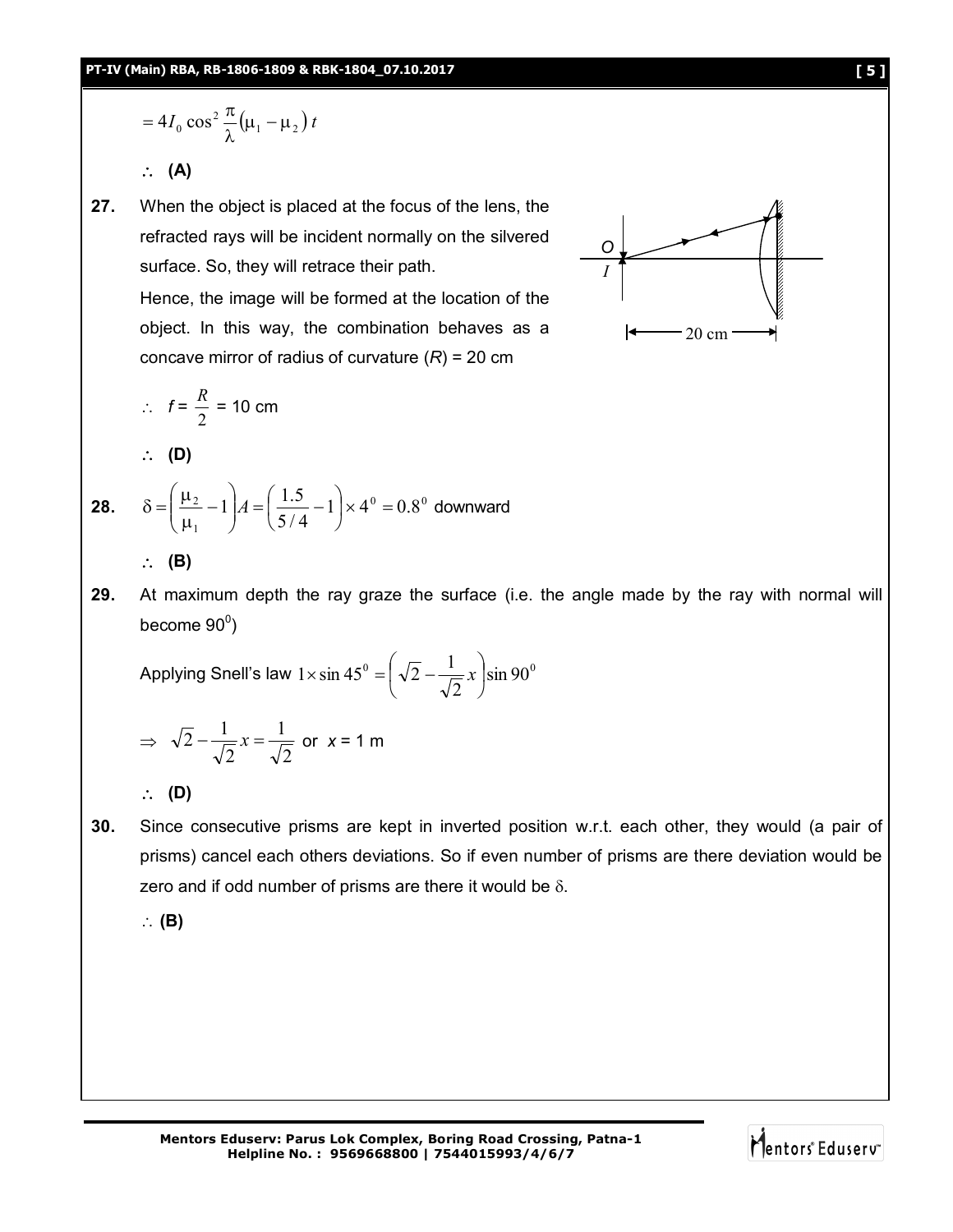**CHAPTERY**  
\n31. (B)  
\n
$$
v_w = \sqrt{\frac{8RT}{\pi m}}
$$
  
\nAverage speed depends only on temperature and molecular mass of the gas, hence it will be  
\nsame in both vessels A and C.  
\n32. (D)  
\n $n_r = n_1$   
\n $\frac{p_1v}{RT_1} + \frac{p_1 \cdot 4v}{RT_2} = \frac{p_1v}{RT_1} + \frac{p_2 \cdot 4v}{RT_2}$   
\n $p_1(\frac{1}{300} + \frac{4}{400}) = 10^5(\frac{5}{300} + \frac{2 \times 4}{400})$   
\n $p_r = \frac{1}{4} \times 10^5 = 2 \cdot 8 \times 10^5 N/m^2$   
\n33. (A)  
\nPV = Constant hence its differential will be zero, i.e.,  
\n $\lim_{h \to 0} \frac{d(PV)}{dP} = 0$   
\nBoyle's temperature  $T_n = \frac{a}{Rb}$   
\n34. (D)  
\n35. (C)  
\nThe temperature at which real gas behaves like ideal gas is called Boyle temperature at this  
\ntemperature Z = 1, Thus, graph (II) represents oxygen and graph (I) represents H<sub>2</sub>(Z>1).  
\n36. (D)  
\n36. (D)  
\nEquivalent mass of KMO<sub>a</sub> in a cidic, basic and neutral medium are 31.6, 158 and 52.6. The  
\nratio will be 31.6; 158; 52.6.  
\nAcid medium  
\n $E_w = \frac{M_w}{5} = \frac{158}{5}$   $\therefore E_w = \frac{M_w}{1} = \frac{158}{1} = 158 : E_w = \frac{M_w}{3} = \frac{158}{3}$   
\n37. (A)  
\n $X^{n*} + Xr_2O_7^2 \longrightarrow xO_3^2 + Cr^{3*}$   
\n $9 \times 10^{-3} \text{ mol } 6 \times 10^{-3} \text{ mol}$   
\n $v.f. = (5-n) \t v.f. = 6$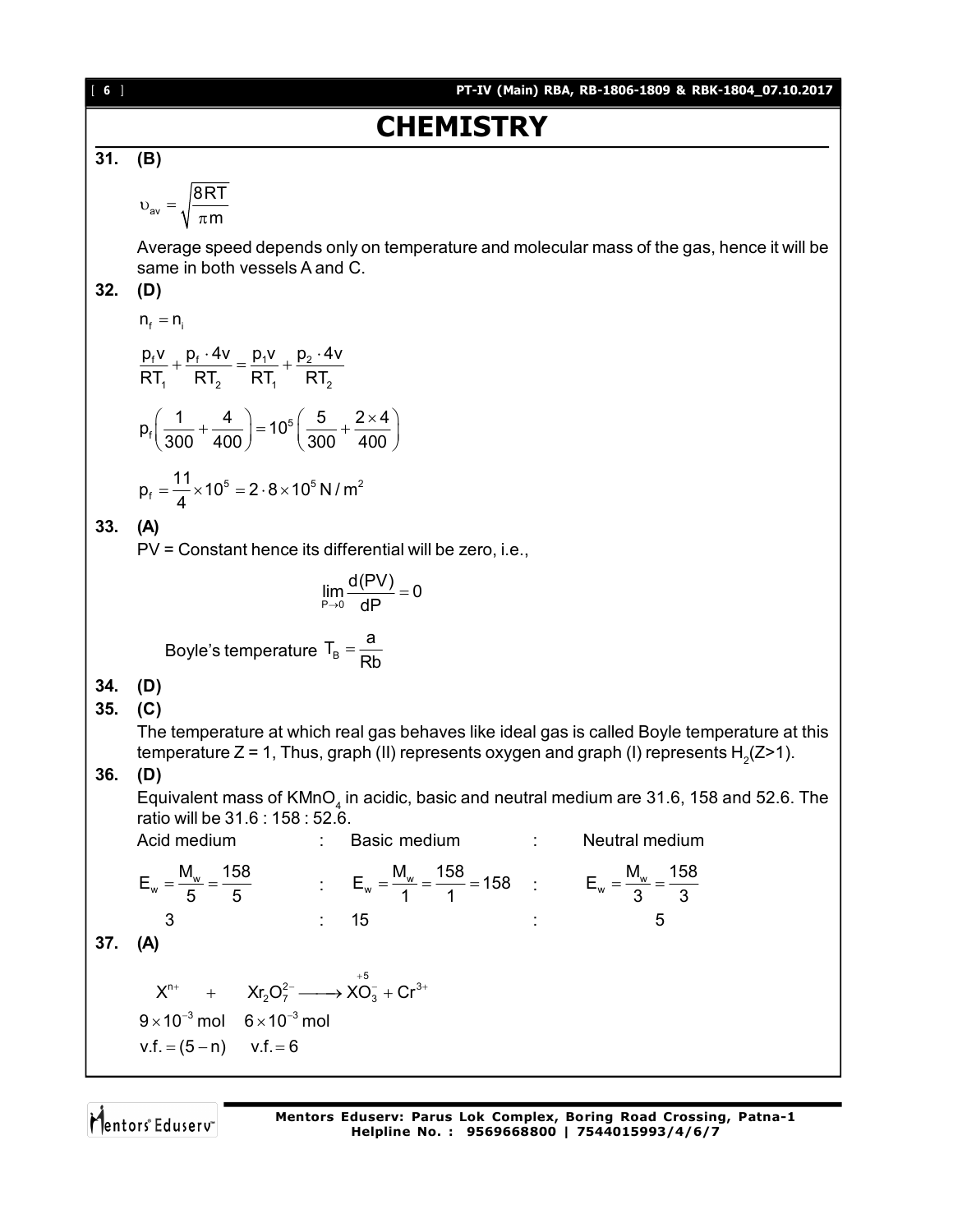$9 \times 10^{-3}$  (5 - n) = 6  $\times 10^{-3} \times 6$  $5 - n = 4 \Rightarrow n = 1$ **38. (B)** Volume of  $\mathsf{H}_{_2}$  = Volume of Cylinder increased  $=$  0.025  $\times$  1  $=$  0.025 m $^3$  = 25 lit  $PV = \frac{W}{A}RT$ m  $=$  $1 \times 25 = \frac{w}{2} \times 0.082 \times 300$ 2  $\times$  25 =  $\frac{1}{2}$   $\times$  0.082  $\times$ 3  $w_{H_2} = 2.032 g$ Reaction : Fe(s)+ 2HCl(aq) ——> $\mathsf{FeCl}_2$ (aq.) +  $\mathsf{H}_2$ <br> $\overset{\mathsf{g}}{_{2\mathsf{g}}}$  $Fe(s)$ + 2HCl(aq) ——>  $FeCl<sub>2</sub>(aq.) + H$ Mass of pure iron =  $\frac{56}{2}$  × 2.032 = 56.896 g 2  $\times$  2.032 = 5 % Purity =  $\frac{\text{Mass of pure iron}}{\text{Mass of Impure iron}} \times 100$ Mass of Impure iron  $\times$  $\frac{56.896}{75}$  × 100 = 75.86 75  $=\frac{30.000}{75} \times 100 =$ **39. (C)** milli–equivalent of NH $_{\rm_3}$  reacted with HNO $_{\rm_3}$  $= 45 \times 0.4 - 20 \times 0.1 = 16$  $\frac{W}{17}$  × 1000 = 16; ∴  $\frac{1}{17}$  × 1000 = 16;  $W_{NH_3}$  = 0.272 g;  $\Rightarrow$  wt<sub>N</sub> =  $\frac{0.272}{17}$  × 14 = 0.224 g 17  $=\frac{0.212}{17} \times 14 = 0$ % N in the sample =  $\frac{0.224}{4.43}$  × 100 = 20% 1.12  $\times$  100 = 2 **40. (D)**  $C_nH_{2n+2}(g) + \left(\frac{3n+1}{2}\right)O_2(g)$   $\longrightarrow$  nCO<sub>2</sub>(g) + (n + 1)H<sub>2</sub>O(g)  $^{+2(9)'}$  (2  $+\left(\frac{3n+1}{2}\right)O_2(g)$   $\longrightarrow$  nCO<sub>2</sub>(g) + (n + 1)H<sub>2</sub>O(g) Let initial pressure of  $\mathsf{C}_\mathsf{n}\mathsf{H}_{\mathsf{2n}+2}$  is P then increase in pressure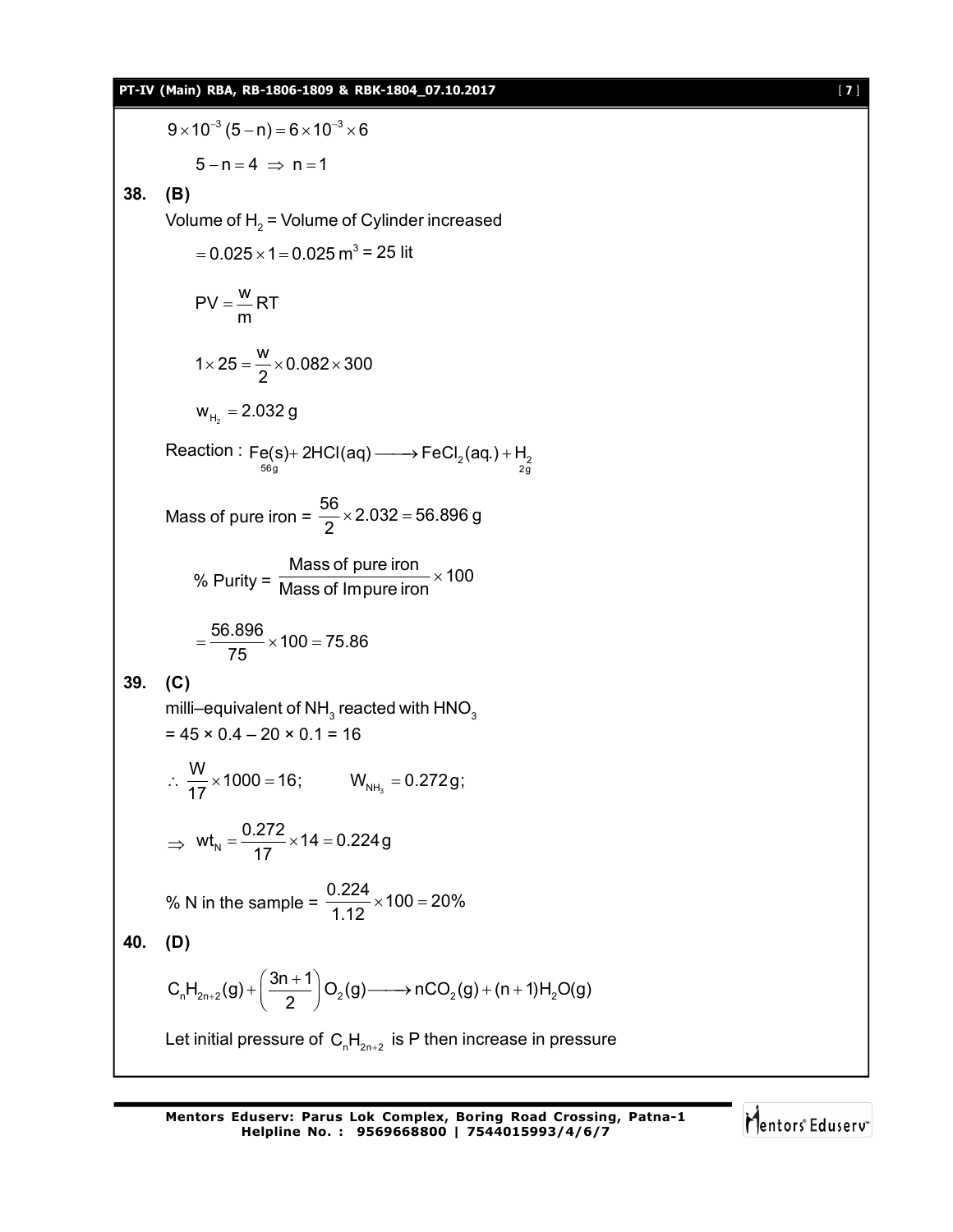$\overline{\text{R}}$  **PRK-1804 07.10.20** 

$$
= P\left[(2n+1)-1-(\frac{3n+1}{2})\right] = \left(\frac{n-1}{2}\right)P
$$
\n546 K and 4.6 atm  $\longrightarrow$  273 K and 2.3 atm; increase in pressure = 0.3 atm  
\n
$$
P = \frac{nRT}{W} = \frac{11.6}{M} \times \left(\frac{0.0821 \times 273}{22.41}\right)
$$
\n
$$
\left(\frac{n-1}{2}\right) \times \frac{11.6}{(14n+2)} = 0.3
$$
\n
$$
\left(\frac{n-1}{14n+2}\right) = \frac{0.6}{11.6} = n = 4
$$
\n
$$
\therefore \text{ Compound is } C_{6}H_{10}
$$
\n41. (B)  
\n
$$
\left(\frac{N}{14}\right) = \frac{0.6}{11.6} = n = 4
$$
\n
$$
\therefore \text{ Compound is } C_{6}H_{10}
$$
\n42. (C)  
\n43. (B)  
\n
$$
H_{2}C - CH = \overset{6}{C}H - CH = \overset{6}{C} - CH_{1}
$$
 : Octet is complete and opposite charge at minimum distance.  
\n44. (D)  
\n
$$
\overset{60}{C} \underset{C}{C} \underset{C}{C} \underset{C}{C} \underset{C}{C} \underset{C}{C} \underset{C}{C} \underset{C}{C} \underset{C}{C} \underset{C}{C}} \underset{C}{C} \underset{C}{C} \underset{C}{C} \underset{C}{C} \underset{C}{C} \underset{C}{C} \underset{C}{C} \underset{C}{C} \underset{C}{C} \underset{C}{C} \underset{C}{C} \underset{C}{C} \underset{C}{C} \underset{C}{C} \underset{C}{C} \underset{C}{C} \underset{C}{C} \underset{C}{C} \underset{C}{C} \underset{C}{C} \underset{C}{C} \underset{C}{C} \underset{C}{C} \underset{C}{C} \underset{C}{C} \underset{C}{C} \underset{C}{C} \underset{C}{C} \underset{C}{C} \underset{C}{C} \underset{C}{C} \underset{C}{C} \underset{C}{
$$

Mentors<sup>®</sup> Eduserv<sup>®</sup>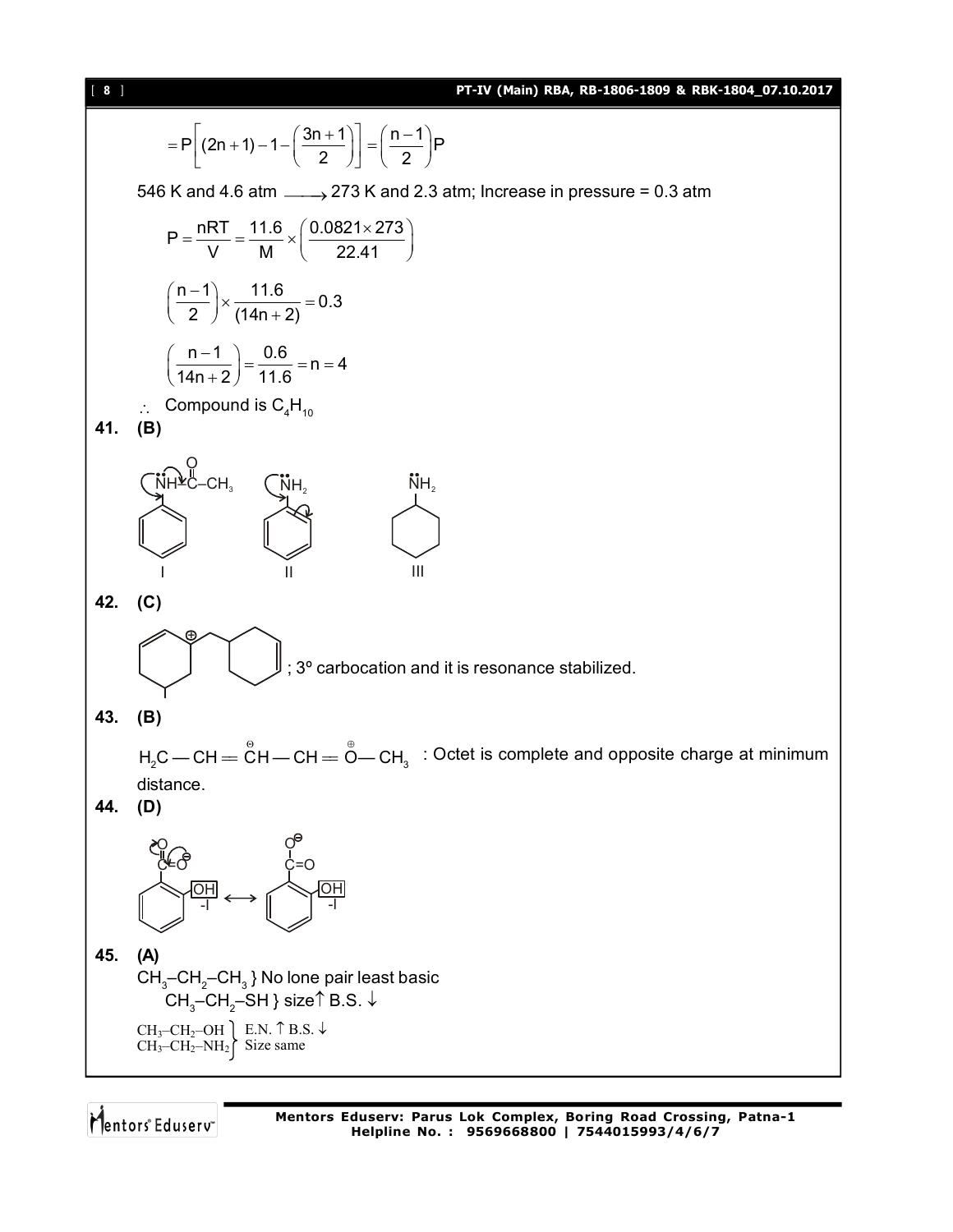## **PT-IV (Main) RBA, RB-1806-1809 & RBK-1804\_07.10.2017** [ **9** ]



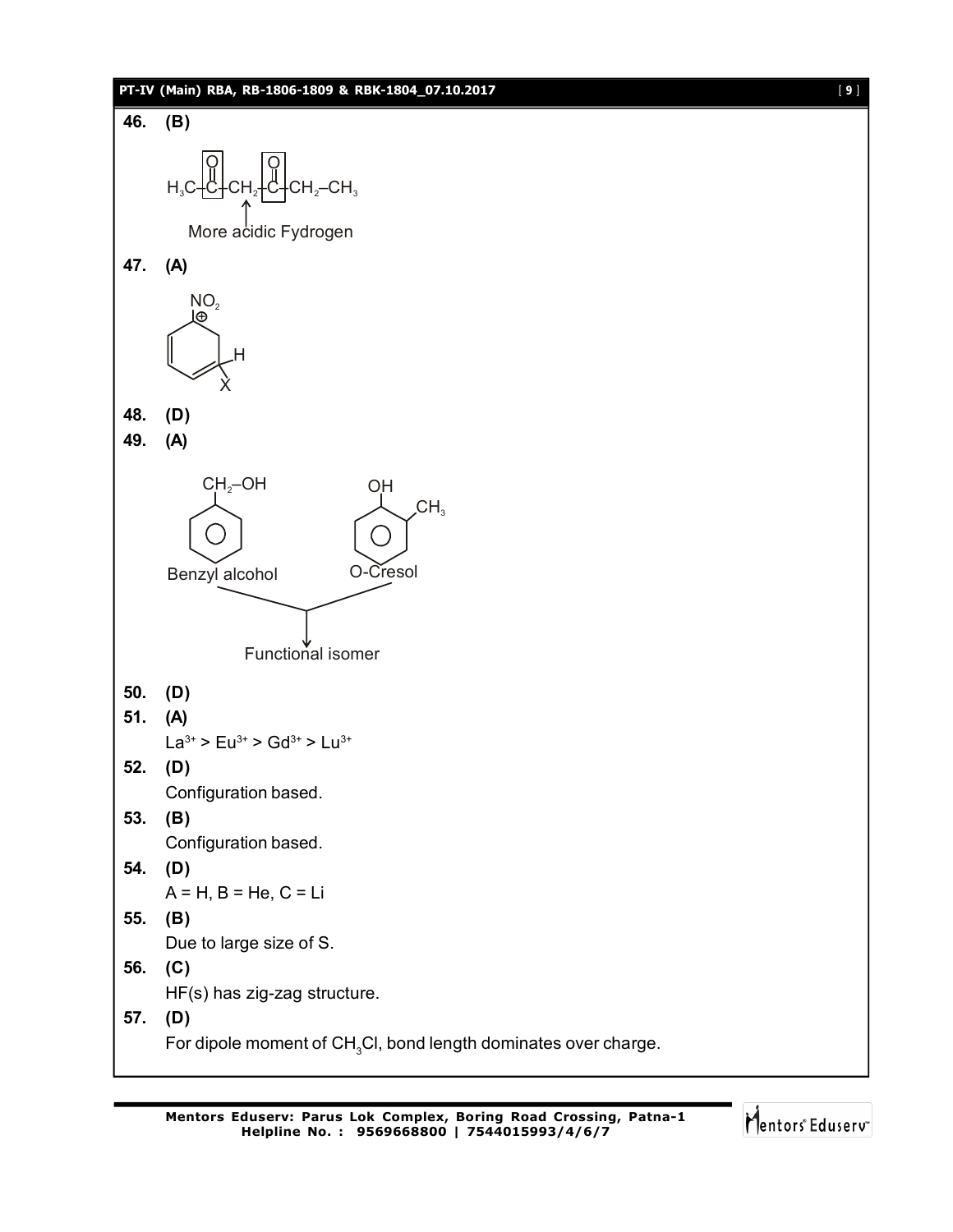| $[10]$ | PT-IV (Main) RBA, RB-1806-1809 & RBK-1804_07.10.2017                                                                                                                                                                      |
|--------|---------------------------------------------------------------------------------------------------------------------------------------------------------------------------------------------------------------------------|
| 58.    | (D)                                                                                                                                                                                                                       |
|        | Due to presence of 3 lone pairs on each small size O-atom.                                                                                                                                                                |
| 59.    | (D)                                                                                                                                                                                                                       |
|        | Bond angle OCl <sub>2</sub> = 110.9° and O(SiH <sub>3</sub> ) <sub>2</sub> = 144.1°, hence hybridization different.                                                                                                       |
| 60.    | (D)                                                                                                                                                                                                                       |
|        | Due to 1 unpaired electron, $N_2^+$ is paramagnetic.                                                                                                                                                                      |
|        |                                                                                                                                                                                                                           |
|        | <b>MATHEMATICS</b>                                                                                                                                                                                                        |
| 61.    | (B)                                                                                                                                                                                                                       |
|        | $\tan \theta = \cot \theta - 2 \cot 2 \theta$                                                                                                                                                                             |
|        |                                                                                                                                                                                                                           |
|        | $\therefore \frac{1}{2} \tan \frac{\theta}{2} = \frac{1}{2} \cot \frac{\theta}{2} - \cot \theta$                                                                                                                          |
|        |                                                                                                                                                                                                                           |
|        | $\frac{1}{2^n}$ tan $\frac{\theta}{2^n} = \frac{1}{2^n}$ cot $\frac{\theta}{2^n} - \frac{1}{2^{n-1}}$ cot $\frac{\theta}{2^{n-1}}$                                                                                        |
|        |                                                                                                                                                                                                                           |
|        | : Required limit = $\lim_{n\to\infty} S_n = \lim_{n\to\infty} \left( \frac{1}{\frac{2^n \tan \theta / 2^n}{2^n \tan \theta / 2^n} \cdot \frac{\theta}{2^n}} - 2 \cot 2\theta \right) = \frac{1}{\theta} - 2 \cot 2\theta$ |
|        |                                                                                                                                                                                                                           |
|        |                                                                                                                                                                                                                           |
| 62.    | (B)                                                                                                                                                                                                                       |
|        | Clearly AC is parallel to y-axis. Its midpoint is $(2, 2)$ . Thus B = $(1, 2)$ .                                                                                                                                          |
|        |                                                                                                                                                                                                                           |
|        | Parabola will be in the form of $(x - 2)^2 = \lambda(y - 3)$ .                                                                                                                                                            |
|        | It passes through $(1, 2)$                                                                                                                                                                                                |
|        | $\Rightarrow$ 1 = - $\lambda$ . Thus parabola is $(x – 2)^2 = – 1(y – 3)$ .                                                                                                                                               |
|        |                                                                                                                                                                                                                           |
|        | It focus is $x - 2 = 0$ . $y - 3 = -\frac{1}{4}$ , i.e., $\left(2, \frac{11}{4}\right)$ .                                                                                                                                 |
| 63.    | (C)                                                                                                                                                                                                                       |
|        | Let $g(x) = \sin^{-1}  \sin x  + \cos^{-1}(\cos x)$                                                                                                                                                                       |
|        |                                                                                                                                                                                                                           |
|        |                                                                                                                                                                                                                           |
|        |                                                                                                                                                                                                                           |
|        | $=\begin{cases} 2x ; & 0 ≤ x ≤ \frac{\pi}{2} \\ \pi ; & \frac{\pi}{2} < x ≤ \frac{3\pi}{2} \\ 4\pi - 2x ; & \frac{3\pi}{2} < x ≤ 2\pi \end{cases}$                                                                        |
|        |                                                                                                                                                                                                                           |
|        |                                                                                                                                                                                                                           |
|        |                                                                                                                                                                                                                           |

Mentors<sup>e</sup> Eduserv-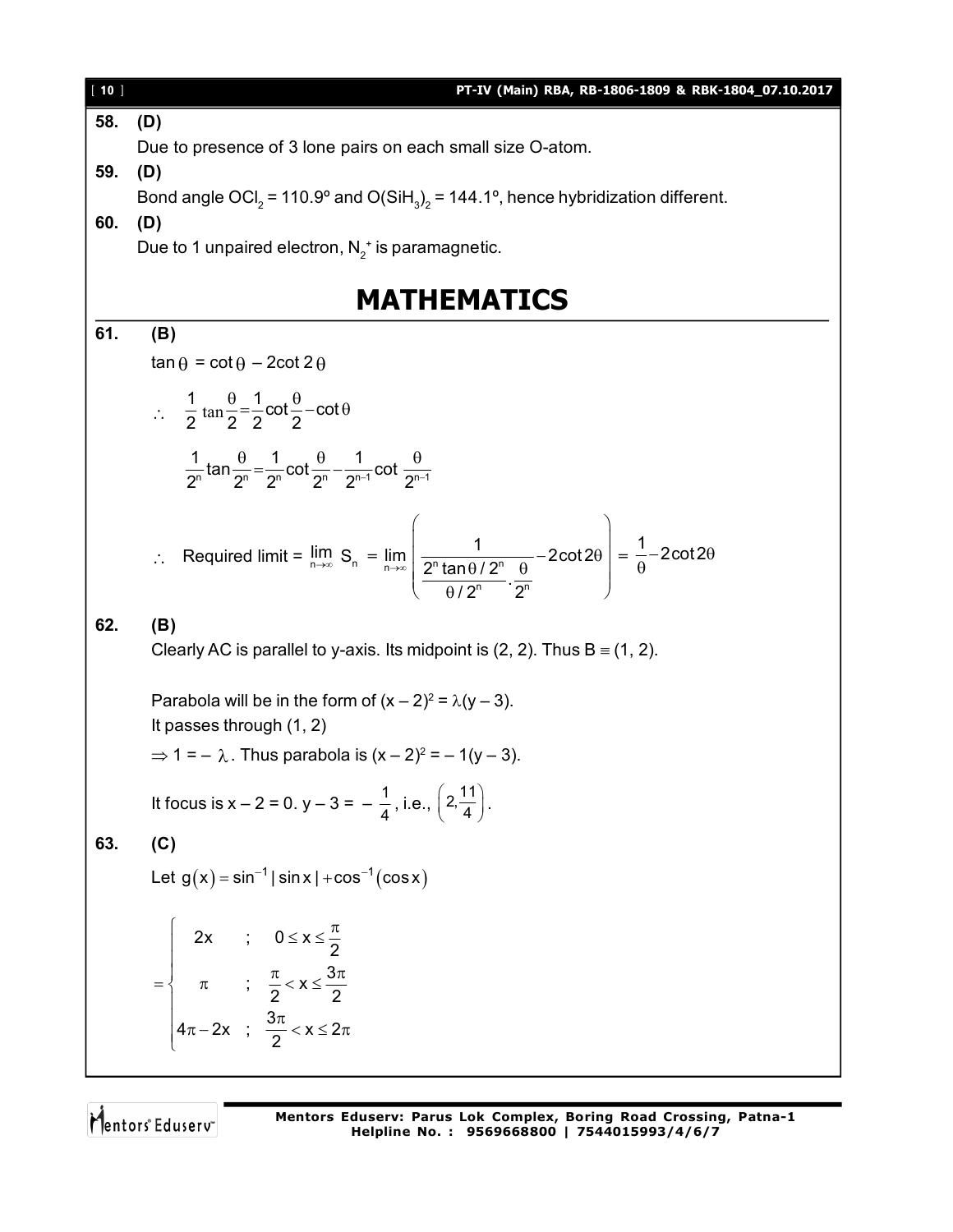#### **PT-IV (Main) RBA, RB-1806-1809 & RBK-1804\_07.10.2017** [ **11** ]

g (x) is periodic with period  $2\pi$  and is constant in the interval  $2n\pi + \frac{\pi}{2}, 2n\pi + \frac{3\pi}{2}$ , n  $\in I$  $2^{7}$  2  $\left\lfloor 2n\pi + \frac{\pi}{2}, 2n\pi + \frac{3\pi}{2} \right\rfloor, n \in I$ now,  $f(x) = g(\lambda x)$  $\therefore$  f(x) is constant in the interval  $\frac{2n\pi}{2} + \frac{\pi}{2}$ ,  $\frac{2n\pi}{2} + \frac{3\pi}{2}$  $2\lambda$ '  $\lambda$  27  $\left[\frac{2n\pi}{\lambda}+\frac{\pi}{2\lambda},\frac{2n\pi}{\lambda}+\frac{3\pi}{2\lambda}\right]$  $2\pi = \frac{3\pi}{2} - \frac{\pi}{2} \Rightarrow \lambda = \frac{1}{2}$  $2\lambda$  2 2  $\therefore 2\pi = \frac{3\pi}{2} - \frac{\pi}{2} \Rightarrow \lambda = \frac{\pi}{2}$  $\lambda$  2 $\lambda$ **64. (C)** Let P be  $(-2 + r \cos \theta, 0 + r \sin \theta) \Rightarrow r^2 \sin^2 \theta - 4(-2 + r \cos \theta) = 0$  $\Rightarrow$  r<sup>2</sup> sin<sup>2</sup>  $\theta$  – 4r cos  $\theta$  + 8 = 0  $r_1 + r_2 = \frac{4 \cos \theta}{\sin^2 \theta}$  and  $r_1 r_2 = \frac{8}{\sin^2 \theta}$  $\sin^2 \theta$  ' sin  $\Rightarrow$  r<sub>1</sub> + r<sub>2</sub> =  $\frac{4 \cos \theta}{2}$  and r<sub>1</sub>r<sub>2</sub> = - $\theta$  ' sin<sup>2</sup>  $\theta$ 1 2  $\frac{1}{10} + \frac{1}{10} = \frac{1}{1} + \frac{1}{1} = \frac{\cos \theta}{\theta} = \frac{1}{1} \Rightarrow \tan \theta = \sqrt{3}$ AP AQ r<sub>1</sub> r<sub>2</sub> 2 4  $+\frac{1}{10} = \frac{1}{1} + \frac{1}{1} = \frac{\cos \theta}{\cos \theta} = \frac{1}{1} \Rightarrow \tan \theta = \frac{1}{1}$ Hence equation of incident ray is  $y - 0 = -\sqrt{3}(x + 2) \Rightarrow y + x\sqrt{3} + 2\sqrt{3} = 0$ **65. (B)**  $\cot \{ \cot^{-1} 3 + \cot^{-1} 7 + \cot^{-1} 13 + \cot^{-1} 21 \}$  $\cot \left\{ \tan^{-1} \frac{1}{2} + \tan^{-1} \frac{1}{2} + \tan^{-1} \frac{1}{2} + \tan^{-1} \frac{1}{2} \right\}$  $= \cot \left\{ \tan^{-1} \frac{1}{3} + \tan^{-1} \frac{1}{7} + \tan^{-1} \frac{1}{13} + \tan^{-1} \frac{1}{21} \right\}$ =  $\cot \left\{ \tan^{-1}2 - \tan^{-1}1 + \tan^{-1}3 - \tan^{-1}2 + ... + \tan^{-1}5 - \tan^{-1}4 \right\}$ cot  $\lceil \tan^{-1} 5 - \tan^{-1} 1 \rceil = \frac{3}{2}$ 2  $=$   $\cot \left[ \tan^{-1} 5 - \tan^{-1} 1 \right] = \frac{5}{3}$ **66. (B)** Focus is  $\frac{7}{2}, \frac{7}{2}$  $\left(\frac{7}{2}, \frac{7}{2}\right)$  and it's axis is the line y = x. Corresponding value of 'a' is  $\frac{1}{4}\sqrt{(1+1)} = \frac{\sqrt{2}}{4}$  $\frac{1}{4}$ . Let the equation of it's directrix be y + x +  $_{\lambda}$  = 0.  $\Rightarrow$ 7 7  $2^{\degree}$  2 2  $\frac{\left|+\frac{1}{2}+\lambda\right|}{\sqrt{2}}$  = 2.  $\frac{\sqrt{2}}{4}$   $\Rightarrow \lambda = -6, -8$ Thus equation of parabola is

Mentors<sup>®</sup> Eduserv<sup>®</sup>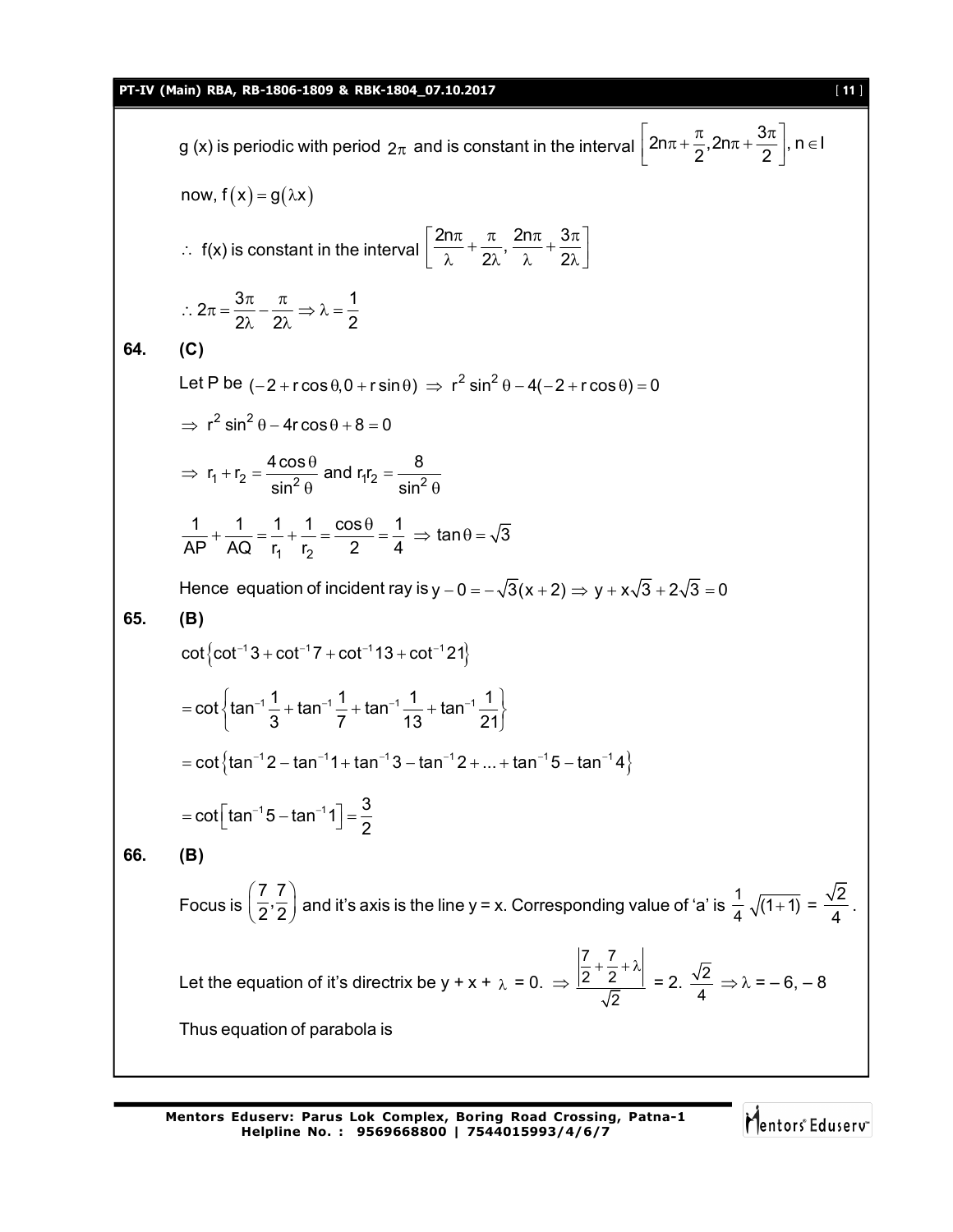$$
\left(x - \frac{7}{2}\right)^2 + \left(y - \frac{7}{2}\right)^2 = \frac{(x + y - 6)^2}{2}
$$
\nor  $\left(x - \frac{7}{2}\right)^2 + \left(y - \frac{7}{2}\right)^2 = \frac{(x + y - 8)^2}{2}$ \n67. (D)  
\n
$$
[Given limit = 0 + (2^2 - 1) + (3^2 - 1) + \dots + (10^2 - 1) = \sum_{n=2}^{10} \left(n^2 - 1\right)
$$
\n
$$
= \frac{10 \times 11 \times 21}{6} - 1 - 9 = 385 - 10 = 375
$$
\n68. (B)  
\nThe equation of the circle is  $(x - 1)^2 + (y - 1)^2 = 1$   
\ni.e.  $x^2 + y^2 - 2x - 2y + 1 = 0$  ...(i)  
\nLet the equation of the variable straight line be  
\n $y = mx$   
\nSolving (i) and (ii), we get  
\n $(1 + m^2)x^2 - 2x(1 + m) + 1 = 0$   
\n $\therefore$  Length DE =  $\sqrt{\frac{8m}{1 + m^2}}$   
\nA = Area of  $\triangle$  DE =  $\frac{1}{2}$  DE: (distance of B from DE)  
\n $A^2 = \frac{1}{4} \cdot \frac{8m}{1 + m^2}$   
\n $A = \frac{\sqrt{2m}}{1 + m^2} \cdot \frac{1}{1 + m^2}$   
\n $A = \frac{\sqrt{2m}}{1 + m^2} \Rightarrow \frac{dA}{dm} = \frac{1 - 3m^2}{\sqrt{m}(1 + m^2)^2} = 0 \Rightarrow m = \pm \frac{1}{\sqrt{3}}$   
\nAlso  $\frac{d^2A}{dm^2} < 0$  at  $m = \frac{1}{\sqrt{3}}$ .  
\n**69.** (D)  
\n
$$
\lim_{x \to 2} \frac{\sec^x 0 - \tan^x 0 - 1}{x - 2} = \lim_{x \to 2} \frac{(\sec^x 0 - \sec^2 0) - (\tan^x 0 - \tan^2 0)}{x - 2}
$$

Mentors<sup>e</sup> Eduserv<sup>-</sup>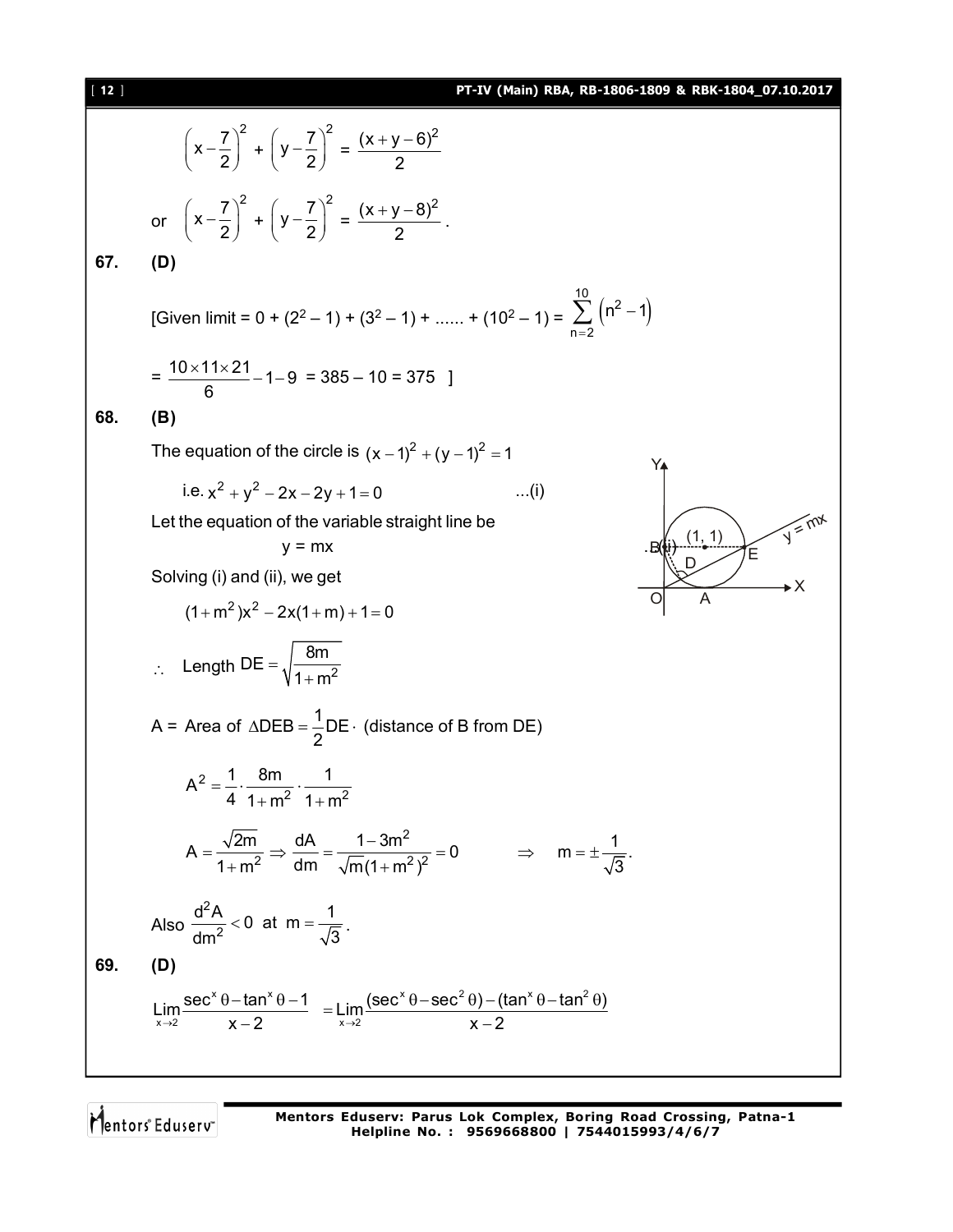## **PT-IV (Main) RBA, RB-1806-1809 & RBK-1804\_07.10.2017** [ **13** ]

$$
= \lim_{x \to 2} \frac{\sec^2 \theta \cdot (\sec^{x} 2 \theta - 1) - \tan^2 \theta (\tan^{x} 2 \theta - 1)}{x - 2} \text{ Let } (x - 2) = y \text{ then as } x \to 2, y \to 0
$$
  
\n∴ Given limit =  $\sec^2 \theta \left( \lim_{y \to 0} \frac{(\sec \theta)^y - 1}{y} \right) - \tan^2 \theta \left( \lim_{y \to 0} \frac{(\tan \theta)^y - 1}{y} \right)$   
\n=  $\sec^2 \theta \cdot \ln \sec \theta - \tan^2 \theta \cdot \ln \tan \theta$ . ]  
\n70. (D)  
\nHere A, B, C lie on a circle having centre at origin. So, A, B, C form a right-angled triangle, if  
\nany side is a diameter  
\nNow,  $y - \alpha = \pi \Rightarrow \angle AOC = \pi$   
\n $\Rightarrow AC$  is a diameter  
\n $\Rightarrow \triangle ABC$  is right-angled.  
\n71. (D)  
\nHere R = { $(x, y): |x^2 - y^2| < 16$ } and given A = {1,2,3,4,5}  
\n∴ R = { $(1,1); (1,2); (1,3); (1,4); (2,1); (2,2); (2,3); (2,4); (3,1); (3,2); (3,3); (3,4); (4,1); (4,2); (4,3);\n(4,4); (4,5), (5,4); (5,5)}\n72. (A)\n $\therefore 4 \cos^2 \theta - 3 = \frac{4 \cos^3 \theta - 3 \cos \theta}{\cos \theta} = \frac{\cos 3\theta}{\cos \theta}$   
\n∴  $(4 \cos^2 9^\circ - 3) (4 \cos^2 27^\circ - 3) (4 \cos^2 81^\circ - 3) (4 \cos^2 243^\circ - 3)$   
\n $= \frac{\cos 27^\circ \cos 81^\circ \cos 243^\circ}{\cos 87^\circ \cos 27^\circ} = \frac{\cos 243^\circ}{\cos 87^\circ} = \frac{\cos 243^\circ}{\cos 89^\circ} = \frac{\cos (2 \times 360^\circ + 9^\circ)}{\cos 9^\circ} = 1$   
\n73. (A)  
\n$ 

Mentors<sup>e</sup> Eduserv<sup>-</sup>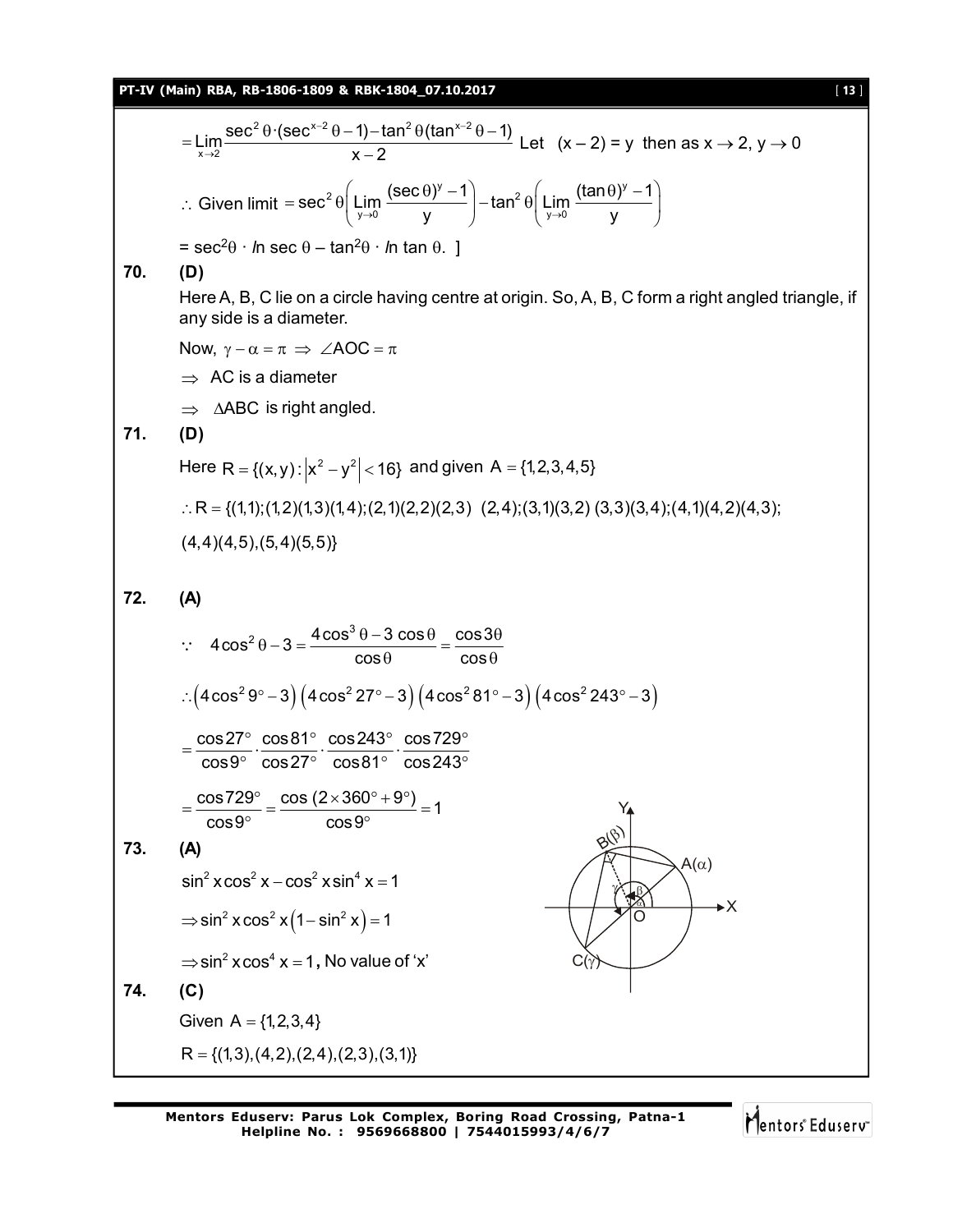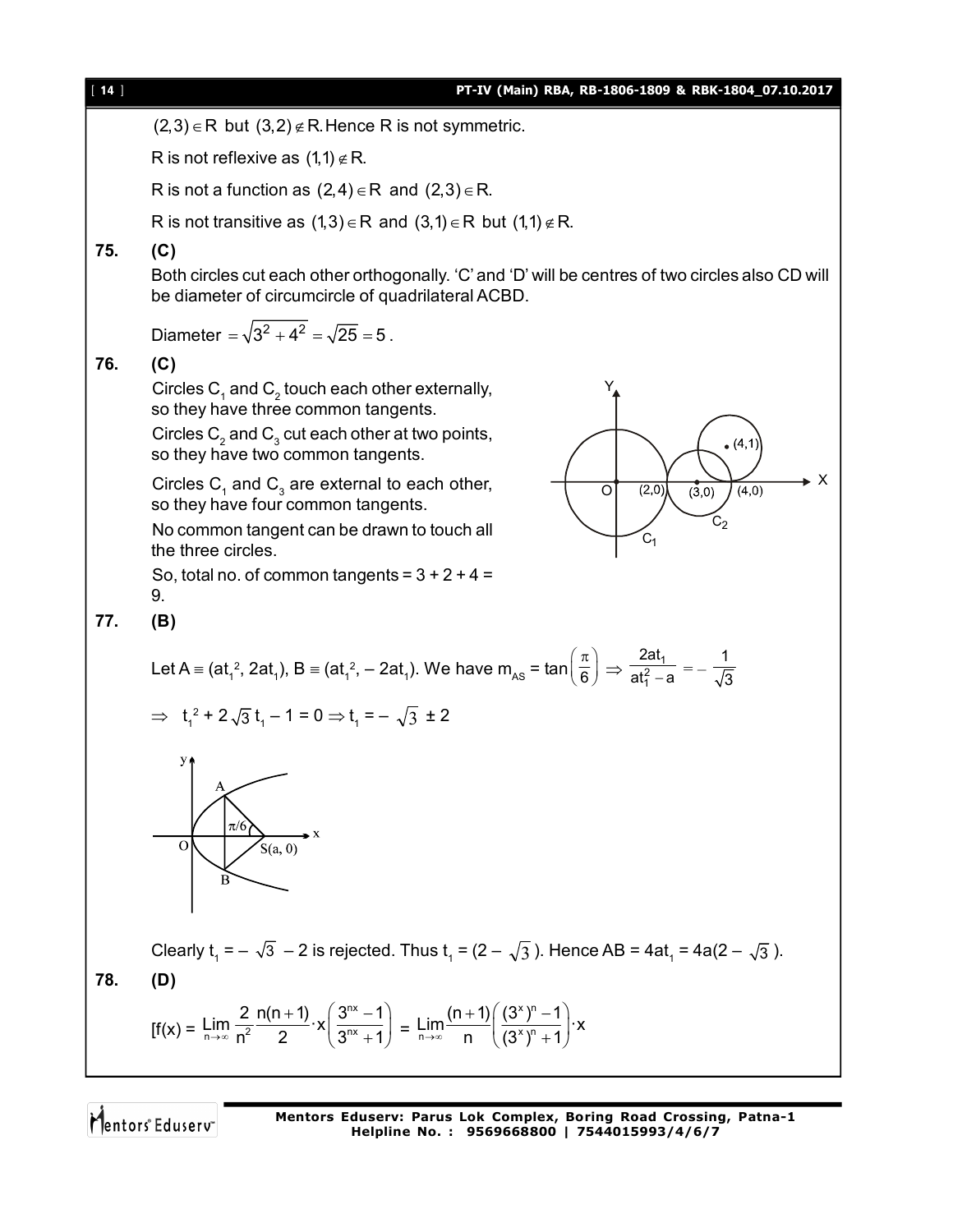**PT-IV (Main) RBA, RB-1806-1809 & RBK-1804\_07.10.2017** [ **15** ]

=  $x \times 0$ 0  $x = 0$  $x \quad x < 0$  $\begin{vmatrix} x & x \end{vmatrix}$  $\begin{vmatrix} 0 & x \end{vmatrix}$  $\begin{bmatrix} -x & x < 0 \end{bmatrix}$ x yn  $\sum_{n \to \infty}$  (3<sup>x</sup>)<sup>n</sup> 1  $x > 0$ Lim  $\left| \frac{(3^{x})^{n}-1}{(3^{x})^{n}-1} \right| = 0$   $x = 0$  $(3^x)^n + 1$  $\rightarrow \infty$  (3<sup>x</sup>)"+1  $\vert -1 \times <0 \vert$  $\begin{pmatrix} 1 & x > 0 \end{pmatrix}$ ∴ Lim $\left[\because \lim_{n\to\infty} \frac{(3^x)^n-1}{(3^x)^n+1} = \begin{vmatrix} 0 & x = 0 \\ 0 & -1 \end{vmatrix}\right]$ .  $\begin{pmatrix} 0 & 1 \\ 1 & 2 \end{pmatrix}$  $\therefore$  Lim  $\frac{(0)^{n}}{(3^{x})^{n}+1} = |0 \quad x = 0|$   $\therefore$  f (x) = | x | Now,  $|x| = |x^2 - 2| \Rightarrow (x^2 - 2)^2 - x^2 = 0$  $\implies$   $(x^2 - 2 - x)(x^2 - 2 + x) = 0$  $\Rightarrow$  (x – 2) (x + 1) (x + 2) (x – 1) = 0 $\Rightarrow$  x = – 2, –1, 1, 2  $\therefore$  Sum of all the solutions is zero. **79. (A)**  $3 \sin^2 A + 2 \sin^2 B = 1 \Rightarrow 3 \cos 2A + 2 \cos 2B = 3$  $\cos 2A + \frac{2}{6} \cos 2B = 1$ 3 .............(i) Also 3sin2A = 2sin2B 2 sin2A 3 sin2B  $\Rightarrow \frac{2}{2} = \frac{1}{2}$ putting this value in (i), we get  $\cos 2A + \frac{\sin 2A}{\sin 2B} \cdot \cos 2B = 1$ sin2B  $\Rightarrow$  sin 2A  $\cdot$  cos 2B  $+$  sin 2B  $\cdot$  cos 2A = sin 2B  $\Rightarrow$  2sin A  $\cdot$  cos  $(A + 2B) = 0$ : $0 < \sin A < 1$ , as  $0 < A < \pi/2$  :  $\cos(A + 2B) = 0 \Rightarrow A + 2B = \pi/2$ From 3 sin $^2$  A + 2 sin $^2$  B = 1, A & B both lie between 0 to  $\frac{\pi}{4}$ .  $\therefore \lambda = 2$ **80. (C)** Put  $\theta = 0$ , then  $2^7 = 1 + a + b + c + d$  $\Rightarrow$  a + b + c + d = 127  $(a + b + c + d - 2)^3 = (125)^3$ ∴  $(a + b + c + d - 2)^{\frac{1}{3}} = (125)^{\frac{1}{3}} = 5$ **81. (A)** By ratio and proportion a c xa+yc b d xb yd  $=\frac{c}{1}=\frac{xa + b}{b}$  $\ddot{}$  $2(\alpha + \beta + \gamma) + \cos^2 \gamma$  $\sin(\alpha + \beta + \gamma)(\sin \alpha + \sin \beta + \sin \gamma) + \cos(\alpha + \beta + \gamma)(\cos \alpha + \cos \beta + \cos \gamma)$  $\sin^2(\alpha + \beta + \gamma) + \cos^2(\alpha + \beta + \gamma)$  $\alpha + \beta + \gamma$ )(sin  $\alpha + \sin \beta + \sin \gamma$ ) + cos( $\alpha + \beta + \gamma$ )(cos  $\alpha + \cos \beta + \cos \gamma$ )  $\alpha + \beta + \gamma$  +  $\cos^2(\alpha + \beta + \gamma)$  $\frac{\cos(\alpha+\beta)+\cos(\beta+\gamma)+\cos(\gamma+\alpha)}{2}=2$ 1  $\frac{\alpha + \beta + \cos(\beta + \gamma) + \cos(\gamma + \alpha)}{4} =$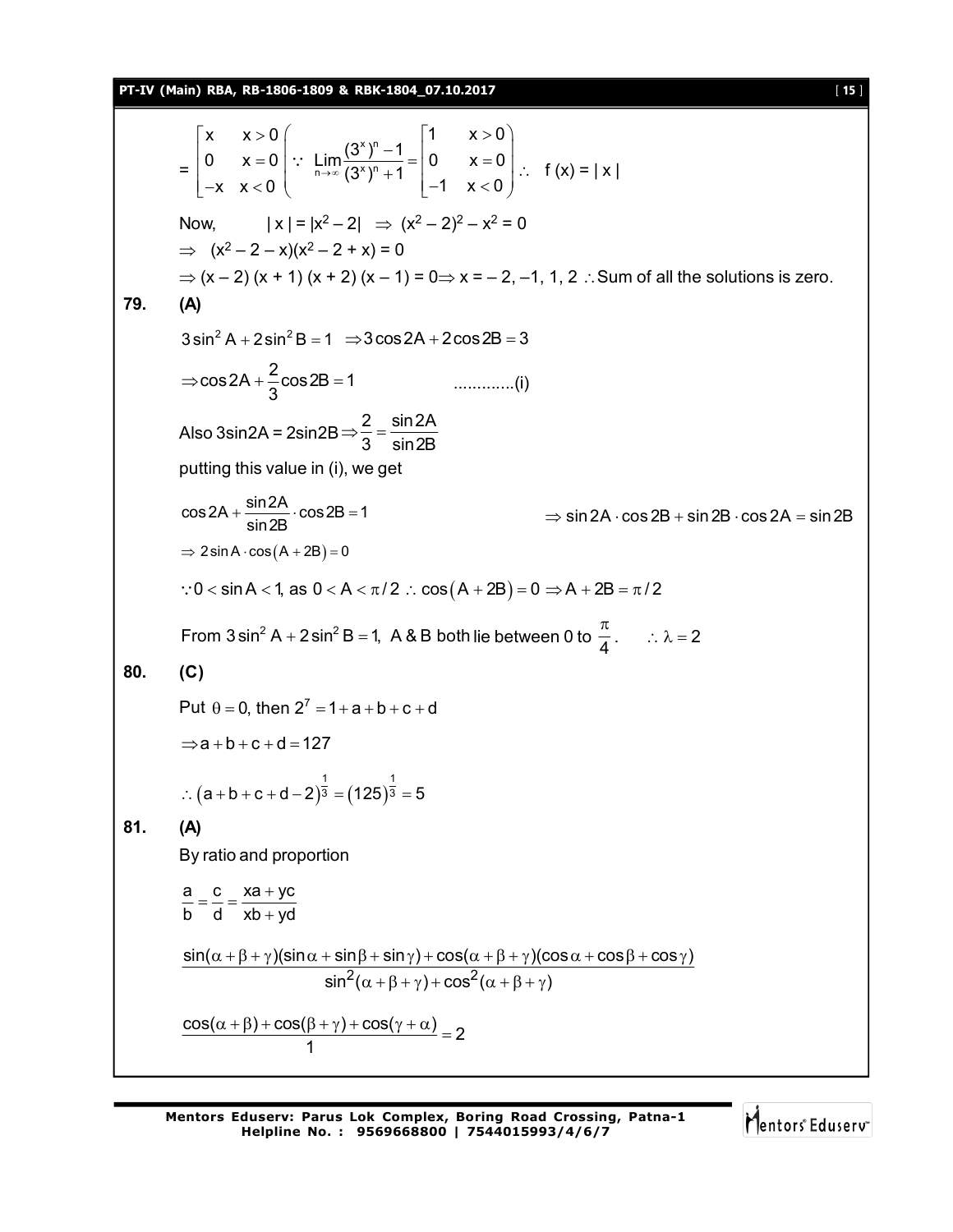[ **16** ] **PT-IV (Main) RBA, RB-1806-1809 & RBK-1804\_07.10.2017 82. (D)** We have  $f(x) = \begin{cases} 2^{-x} & x \end{cases}$ 3,  $x \le 0$  $3^{-x} - 3^{x} + 3$ ,  $x > 0$  $\begin{cases} 3, & x \leq$  $\int 3^{-x} - 3^{x} + 3$ ,  $x > 0$ (As sgn(e<sup>-x</sup>) = 1  $\forall$  x  $\in$  R) Clearly f (x) is many one. For  $x > 0$ , f (x) is decreasing, hence range of f (x) for  $x > 0$  is  $(-\infty, 3)$  $\therefore$  Range of the function f (x) is  $(-\infty, 3]$ , which is subset of R. Hence f is neither injective nor surjective. ] **83. (C)** It is obvious that a, b and c are the roots of the equation  $mt^3 + (l - p)t - kq = 0$ , where  $(p, q)$ is the point of concurrency. Obviously sum of roots =  $a + b + c = 0$  $\Rightarrow$  a<sup>3</sup> + b<sup>3</sup> + c<sup>3</sup> = 3abc **84. (C)**  $\cos^{-1} x + \sin^{-1} x = \frac{\pi}{2}$  $\frac{\pi}{2}$  ; on subtraction , 2 sin <sup>-1</sup> x =  $\frac{\pi}{2}$  $\frac{\pi}{2}$  – cos<sup>-1</sup>(x  $\sqrt{3}$ ) = sin<sup>-1</sup> (x  $\sqrt{3}$ )  $\Rightarrow$  2  $\alpha$  =  $\beta$   $\Rightarrow$  2 sin  $\alpha$  cos  $\alpha$  = sin  $\beta$   $\Rightarrow$  x = 0,  $\pm$  1/2 ] **85. (D)** We have  $f(x) - g(x) = x^2 + 5x + 7$  ....(1) Replace  $x \rightarrow -x$  in equation (1), we get f  $(-x) - g(-x) = x^2 - 5x + 7$  $-5x + 7$   $\implies$   $- f (x) - g (x) = x^2 - 5x + 7$  $\Rightarrow$  f (x) + g (x) = – x<sup>2</sup> + 5x–7....(2)  $\therefore$  On solving (1) and (2), we get f (x) = 5x and g (x) =  $-x^2 - 7$ Henceg (2) = – 11 **Ans.**] **86. (A)**  $2\sin^2 x + \frac{1}{2}\sin 2x = n$ 2  $sin 2x - 2cos 2x = 2n - 2$  $-\sqrt{5} \leq 2n - 2 \leq \sqrt{5}$  $1 - \frac{\sqrt{5}}{2} \le n \le 1 + \frac{\sqrt{5}}{2}$ 2  $2$ **87. (B)**  $m_1m_2m_3m_4 = 1$ So, product of slopes of each pair is (–1) Let a pair of straight line  $ax^2 + 2hxy - ay^2 = 0$ Equation of bisector  $\frac{x^2-y^2}{2} = \frac{xy}{b}$ 2a h  $\frac{-y^2}{y}$  =  $\Rightarrow$  hx<sup>2</sup> – 2axy – hy<sup>2</sup> = 0